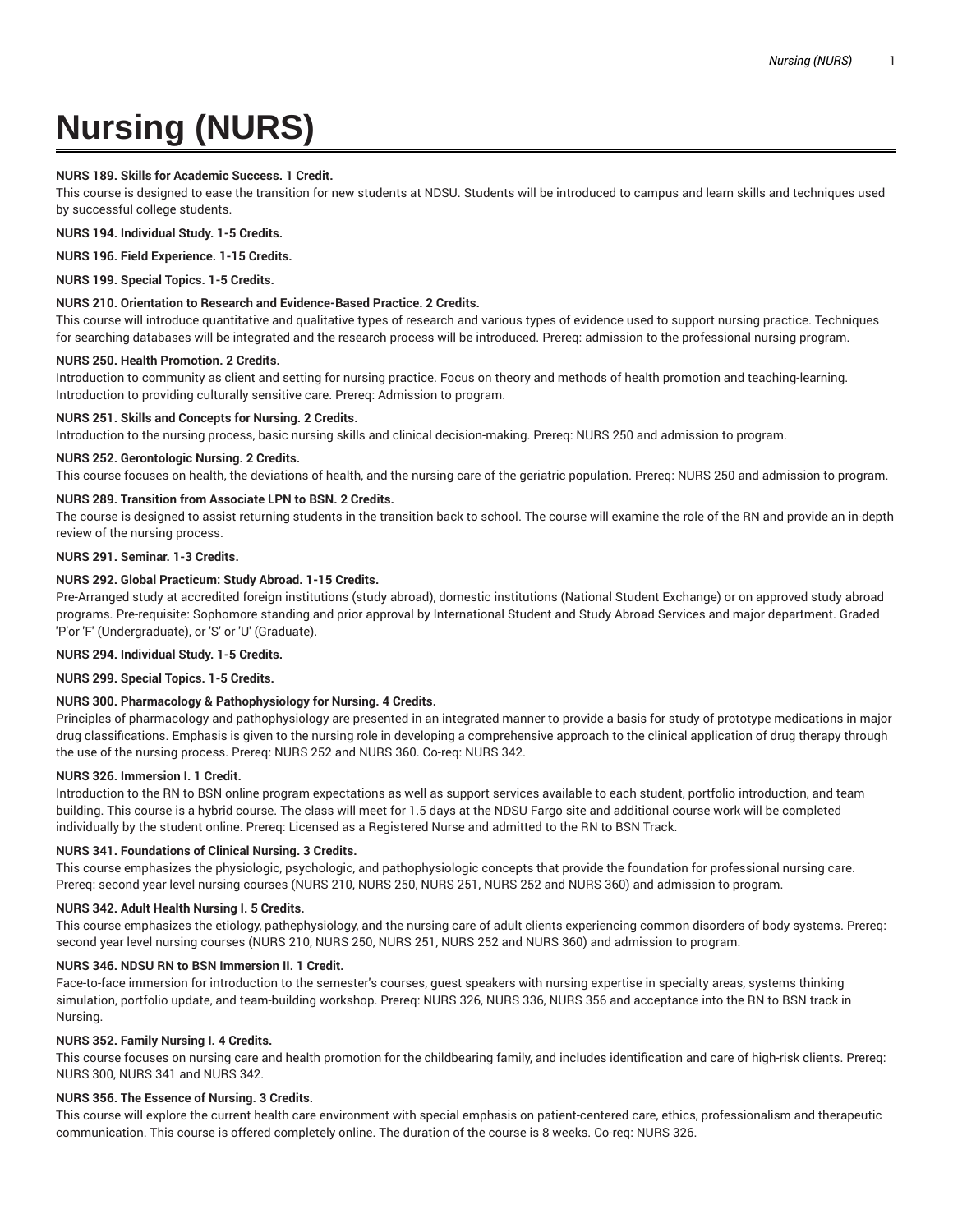# **NURS 360. Health Assessment. 4 Credits.**

Focuses on health assessment and health promotion of individual clients through utilization of the nursing process and basic nursing concepts. Prereq: Admission to program.

## **NURS 362. Family Nursing II. 4 Credits.**

Focuses on nursing care of the child and family as client. Includes infancy through adolescence, hospitalized and within the community, acutely ill and chronically ill; common stressors throughout the growing years; strategies for health promotion. Prereq: NURS 300 or PHRM 300, NURS 341 and NURS 342.

## **NURS 366. Quality and Safety in Nursing. 3 Credits.**

This course focuses on the nurse's role in providing safe, quality health care in health systems. Prereq: NURS 386, NURS 388 and students must be accepted into the RN to BSN program.

## **NURS 372. Expanded Family Nursing I. 2 Credits.**

Builds upon prior learning and knowledge about obstetrical and neonatal nursing care with an increased emphasis on advanced concepts including labor & childbirth, complications of childbearing, and common female reproductive conditions. Prereq: NURS 360. Co-req: NURS 374.

## **NURS 374. Expanded Family Nursing II. 2 Credits.**

Provides the student an opportunity to integrate prior learning and knowledge about pediatric nursing care with an increased emphasis on growth and development, family dynamics, health promotion, and cultural influences. Prereq: NURS 360. Co-req: NURS 372.

## **NURS 379. Global Seminar. 1-6 Credits.**

NDSU instructed experience or field study in a foreign country. Conducted in English for residence credit. Pre-requisite: Prior approval by International Student and Study Abroad Services and major department. May be repeated. Standard Grading.

## **NURS 382. Clinical Applications. 1 Credit.**

This course provides nursing practice experiences to enhance problem solving, critical thinking, and communication skills. Prereq: NURS 300, NURS 341, NURS 342. Co-req: NURS 352.

# **NURS 386. Chronicity Throughout the Lifespan I. 3 Credits.**

This course will examine the impact of chronic health conditions on the client, the family, society and the health care system. Prereq: NURS 326 and NURS 346. Restrictions: Must be accepted to the RN to BSN track.

# **NURS 388. Chronicity Throughout the Lifespan II. 3 Credits.**

Students will explore the most common chronic diseases and treatment, including implications for clients, families, society, and health care systems. Prereq: NURS 386.

## **NURS 391. Seminar. 1-3 Credits.**

## **NURS 392. Global Practicum: Study Abroad. 1-15 Credits.**

Pre-Arranged study at accredited foreign institutions (study abroad), domestic institutions (National Student Exchange) or on approved study abroad programs. Pre-requisite: Sophomore standing and prior approval by International Student and Study Abroad Services and major department. Graded 'P'or 'F' (Undergraduate), or 'S' or 'U' (Graduate).

## **NURS 394. Individual Study. 1-5 Credits.**

## **NURS 397. Fe/Coop Ed/Internship. 1-4 Credits.**

## **NURS 399. Special Topics. 1-5 Credits.**

## **NURS 402. Mental Health Nursing. 4 Credits.**

Synthesis and application of nursing and psychiatric-mental health concepts to promote the wellness of individuals and groups. Prereq: NURS 300 or PHRM 300, NURS 341 and NURS 342.

## **NURS 403. Adult Health Nursing II. 1-5 Credits.**

Focuses on the etiology, pathophysiology, and nursing care of adult clients experiencing selected clinical problems originating from respiratory and cardiovascular systems, neuro trauma, and multisystem problems. Care of families of clients is also emphasized. Prereq: NURS 300 or PHRM 300, NURS 341 and NURS 342.

## **NURS 404. Adult Health III. 4 Credits.**

The etiology, pathophysiologic mechanisms, and organization of nursing care of adult clients experiencing selected complex stressors. Prereq: NURS 342, NURS 403 and admission to program.

## **NURS 405. Psychsocial Nursing. 2 Credits.**

In this course the student will synthesize prior learning with further exploration of psychosocial nursing. Prereq: Licensure as practical nurse, admission to program.

## **NURS 406. Community & Public Health Nursing. 4 Credits.**

The focus of this course will include the core functions of public health, partnering with the community, primary prevention, creation of healthy environments, service to those at risk, stewardship of resources, and multidisciplinary collaboration. Prereq: second and third year level nursing courses (CHP 400, NURS 250, NURS 251, NURS 252, NURS 341, NURS 342, NURS 352, NURS 360, NURS 362, NURS 402, NURS 403 and NURS 460) and admission to program.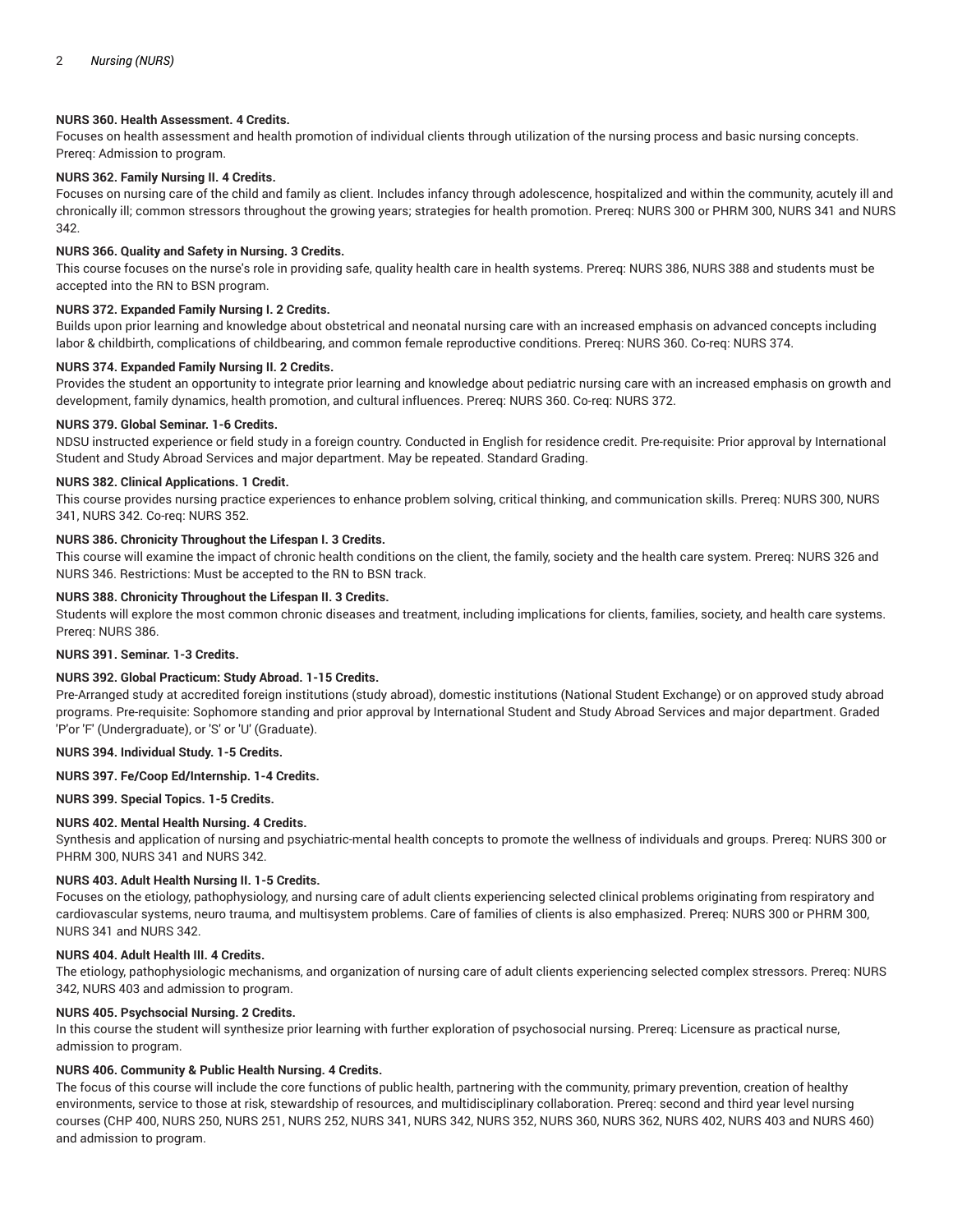## **NURS 407. Adult Health: Complex Problems. 3 Credits.**

Designed for persons with a nursing license, this course focuses on the etiology, pathophysiologic mechanisms, and organization of nursing care for adult clients experiencing selected complex stressors. Prereq: NURS 360.

## **NURS 407L. Expanded Clinical Practice for the LPN-BSN. 3 Credits.**

This course focuses on the etiology, pathophysiologic mechanisms, and mental health aspects of nursing care for patients in a variety of settings including medical/surgical, critical care, labor and delivery and simulation. Prereq: NURS 372 and NURS 407.

#### **NURS 410. Research and Redesign. 2 Credits.**

A study of the research process. Emphasis is placed on critically evaluating nursing research and utilizing research for evidence-based practice. Discussion about quality improvement principles prepares the nurse to participate in redesign. Prereq: NURS 210, NURS 342, NURS 360 and admission to the professional nursing program.

## **NURS 420. Evidence-Based Practice and Research in Nursing. 3 Credits.**

This course will introduce the research process with the emphasis on developing skills as a consumer of research. Students will gain knowledge in the areas of research methods, critical appraisal of research, and the concepts of evidence-based practice. Prereq: NURS 289 or NURS 356.

#### **NURS 422. Contemporary Issues in Mental Health Nursing. 2 Credits.**

This elective course is designed to increase awareness of contemporary issues in mental health nursing, with emphasis on psychiatric disorders in the general hospital, interpersonal violence, addiction, and emotional intelligence. Prereq: admission to the professional Nursing program.

#### **NURS 426. NDSU RN to BSN Immersion III. 1 Credit.**

Face-to-face immersion with introduction to the semester's courses, guest speakers to address nursing roles in the community, portfolio update, and team building projects. Prereq: NURS 366, CHP 400 and students must be accepted to the RN to BSN Nursing track.

# **NURS 436. Transcultural Nursing Care. 3 Credits.**

Nursing 436 Transcultural Nursing will explore the effects of race and culture on life patterns with special emphasis on health care and health care practices. The course is offered completely online. Duration of the course is eight weeks. Prereq: NURS 426 and students must be accepted to the RN to BSN track in Nursing.

#### **NURS 446. Population Focused Nursing Care. 3 Credits.**

The focus of this course will include the core functions of public health, partnering with the community, primary and secondary prevention, creation of healthy environments, service to those at risk, stewardship of resources, and multidisciplinary collaboration. Prereq: NURS 366. Co-req: NURS 446L.

# **NURS 446L. Population Focused Nursing Care - Clinical. 1 Credit.**

This course will provide students the opportunity to collaborate with public health agencies or community sites to implement principles of populationfocused care. The experience can be arranged in the student's residence community. Prereq: NURS 426. Co-req: NURS 446.

#### **NURS 450. Nursing Synthesis/Practicum. 4 Credits.**

NURS 450 is the capstone course in the nursing major and provides a framework for the student's transition to the entry-level professional role. 1 credit didactic, 3 credits clinical. Prereq: CHP 400, NURS 250, NURS 251, NURS 252, NURS 341, NURS 342, NURS 352, NURS 360, NURS 362, NURS 402, NURS 403 and NURS 460 and admission to program. Co-req: NURS 404, NURS 406.

#### **NURS 456. RN to BSN Immersion IV. 1 Credit.**

Face-to-face immersion for introduction to the semester's courses. Guest speakers to introduce advancing to master's or doctorate degrees, portfolio update, and leadership workshop. Prereq: NURS 366.

## **NURS 460. Management, Leadership and Career Development. 3 Credits.**

This course focuses on the study of management and leadership concepts and issues in professional nursing. This course will also incorporate a guide for career development. Prereq: CHP 400.

#### **NURS 462L. Nursing Leadership Practicum. 1 Credit.**

Students will develop a capstone project to improve an aspect of health care, utilizing knowledge from previous courses, including research, and evidence-based practice, leadership, quality and safety. Prereq: NURS 456.

## **NURS 462. Nurses as Leaders. 3 Credits.**

This online course focuses on the study of leadership and management concepts and issues in professional nursing. Prereq: NURS 456.

#### **NURS 478. BSN Capstone. 3 Credits.**

Students will develop a capstone project to improve an aspect of health care, utilizing knowledge from previous courses, including research and evidence-based practice, leadership, quality and safety. Prereq: NURS 456.

## **NURS 479. Global Seminar. 1-6 Credits.**

NDSU instructed experience or field study in a foreign country. Conducted in English for residence credit. Pre-requisite: Prior approval by International Student and Study Abroad Services and major department. May be repeated. Standard Grading.

## **NURS 491. Seminar. 1-5 Credits.**

#### **NURS 492. Global Practicum: Study Abroad. 1-15 Credits.**

Pre-Arranged study at accredited foreign institutions (study abroad), domestic institutions (National Student Exchange) or on approved study abroad programs. Pre-requisite: Sophomore standing and prior approval by International Student and Study Abroad Services and major department. Graded 'P'or 'F' (Undergraduate), or 'S' or 'U' (Graduate).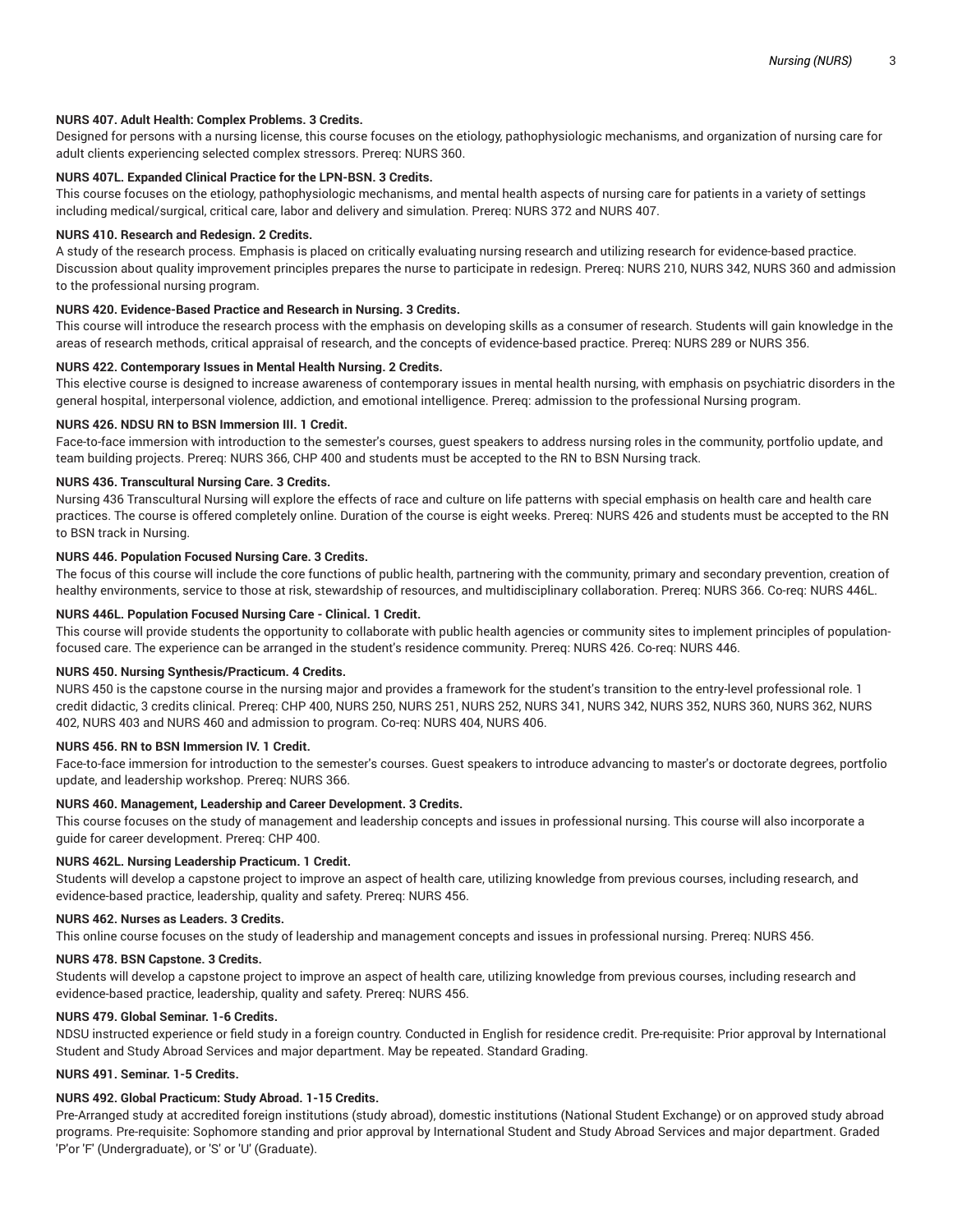# **NURS 494. Individual Study. 1-5 Credits.**

**NURS 496. Field Experience. 1-15 Credits.**

**NURS 499. Special Topics. 1-5 Credits.**

**NURS 679. Global Seminar. 1-6 Credits.**

**NURS 690. Graduate Seminar. 1-3 Credits.**

## **NURS 692. Global Practicum: Study Abroad. 1-15 Credits.**

Pre-Arranged study at accredited foreign institutions (study abroad), domestic institutions (National Student Exchange) or on approved study abroad programs. Pre-requisite: Sophomore standing and prior approval by International Student and Study Abroad Services and major department. Graded 'P'or 'F' (Undergraduate), or 'S' or 'U' (Graduate).

**NURS 695. Field Experience. 1-15 Credits.**

**NURS 696. Special Topics. 1-5 Credits.**

# **NURS 715. Advanced Community Assessment. 3 Credits.**

Epidemiologic techniques, reporting, and research will be presented. Emphasis is placed on disease prevention and control. Health problems of national and international significance will be examined and strategies for solutions and/or management will be proposed. Prereq: an inferential statistics course.

**NURS 790. Graduate Seminar. 1-3 Credits.**

**NURS 791. Temporary/Trial Topics. 1-5 Credits.**

**NURS 793. Individual Study. 1-5 Credits.**

**NURS 794. Practicum. 1-8 Credits.**

**NURS 795. Field Experience. 1-15 Credits.**

**NURS 796. Special Topics. 1-5 Credits.**

**NURS 797. Master's Paper. 1-3 Credits.**

**NURS 798. Master's Thesis. 1-10 Credits.**

## **NURS 801. Theoretical Perspectives of the Discipline. 3 Credits.**

The course is designed to help the student analyze, critique and apply a variety of nursing theories, models and conceptual frameworks in advanced nursing practice. Incorporation of writing methods emphasized for professional development.

#### **NURS 802. Ethics and Health Policy in Nursing. 2 Credits.**

Analyze interactions among common clinical, organizational, societal, and policy decisions from ethical and legal perspectives. Evaluates selected theories and models of decision making and health care.

#### **NURS 804. Nursing Research/Evidence Based Practice. 3 Credits.**

Exploration of methodologies of scholarly inquiry in nursing with an emphasis on the utilization of evidenced based practice in the advanced nursing practice role.

#### **NURS 806. Health Care Delivery Systems, Financing and Informatics. 3 Credits.**

Analysis of health care system, financial management, use of informatics, and measurement of patient outcomes are the focus of this course. Advanced practice nurses play a leadership role while participating in system decisions including monitoring financial information, promoting quality improvement and managing and utilizing health care information.

## **NURS 810. Health Promotion and Disease Prevention. 2 Credits.**

This course critically examines patterns of health behaviors, risk assessment, lifestyles, developmental stages, sociocultural, psychological, and spiritual contributions to well-being. Includes data-based assessment and management of preventive health services and common acute and chronic conditions.

## **NURS 812. Advanced Health Assessment. 3 Credits.**

Performance of health histories, complete physical/psychosocial assessments, and developmental assessments of clients from across the lifespan. A laboratory component is included.

## **NURS 812P. Assessment Practicum. 6 Credits.**

In this course the student integrates health history, physical examination and laboratory evaluations in a plan for management of client needs. Prereq: NURS 812.

## **NURS 814. Advanced Pathophysiology Across the Lifespan I. 2 Credits.**

General pathophysiological responses to selected body systems to disease processes are presented from both biological and behavioral perspectives. Emphasis on normal cellular function, developmental changes and common physiological symptoms.

## **NURS 816. Advanced Pathophysiology Across the Lifespan II. 2 Credits.**

Builds on the context from NURS 814 with emphasis on normal cellular function, developmental changes and common physiological symptoms. Synergistic clinical manifestations and total body-mind responses to system alterations. Prereq: NURS 814.